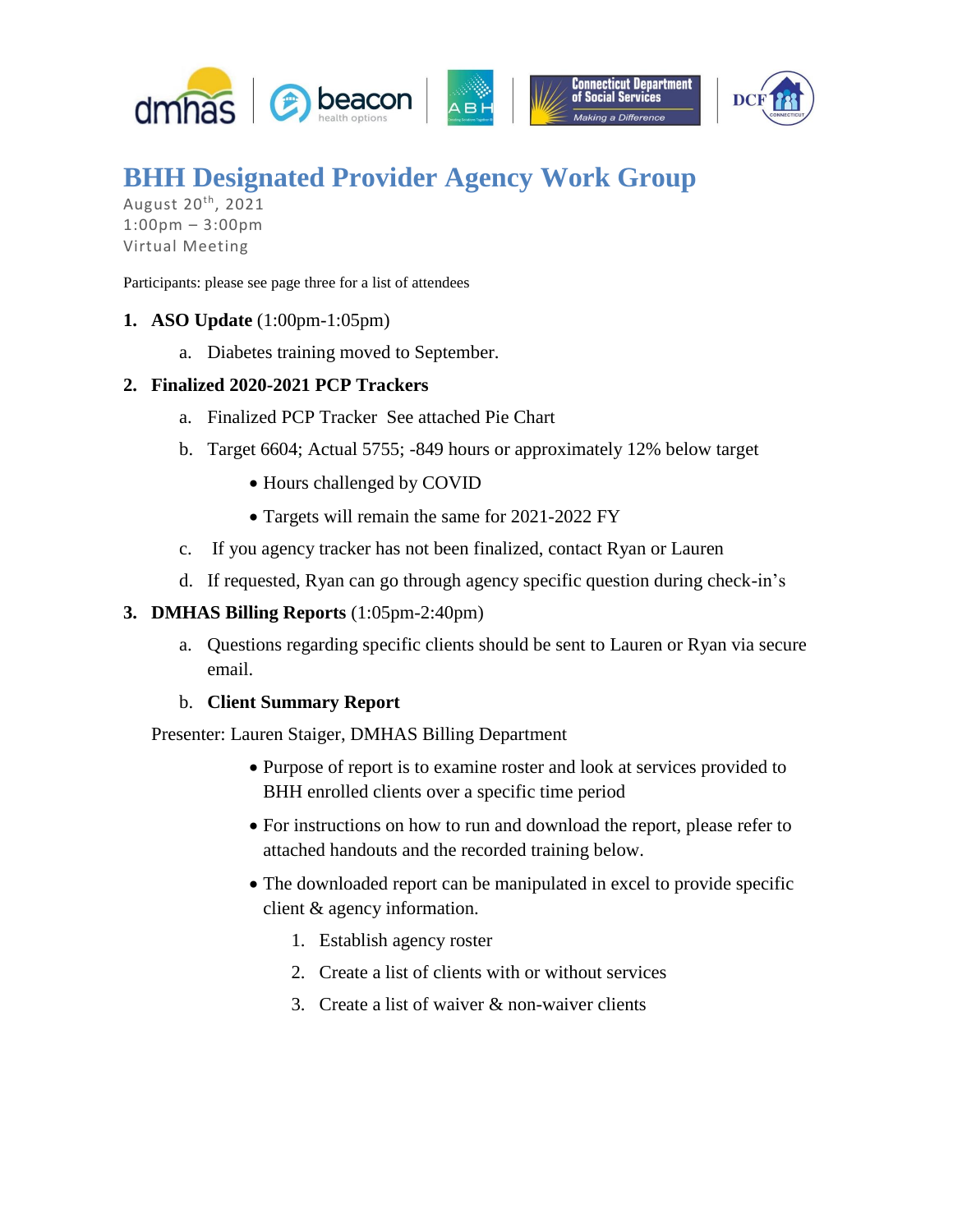## c. **Missing Data Report**:

Presenter: Ryan Grealis, DMHAS Billing Department

- Purpose of report is to identify circumstances that prevent a service from being billed. The report will allow users to see both Fixable and Non-Fixable errors and identify reasons for both instances.
- Providers are encouraged to review the report monthly at a minimum, but weekly is best.
- Refresh Date
	- 1. PNP: After the  $15<sup>th</sup>$  of each month
	- 2. SO: Nightly from WITS
- For instructions on how to run and download the report, please refer to attached handouts and the recorded training below.

# **4. Link to the Zoom recording of this training**

**5.** [https://beaconhealthoptions.zoom.us/rec/play/7FN6xQTUz\\_skGdXPah9bm2k6kg-](https://beaconhealthoptions.zoom.us/rec/play/7FN6xQTUz_skGdXPah9bm2k6kg-4bWqBezDkDpAYRZnCt9M60XekqJw0qy8VMSz7P_Ls9FOsmj4j8Pg.xmX_412Zgim0PK8f?continueMode=true)[4bWqBezDkDpAYRZnCt9M60XekqJw0qy8VMSz7P\\_Ls9FOsmj4j8Pg.xmX\\_412Zgim0PK8f?continu](https://beaconhealthoptions.zoom.us/rec/play/7FN6xQTUz_skGdXPah9bm2k6kg-4bWqBezDkDpAYRZnCt9M60XekqJw0qy8VMSz7P_Ls9FOsmj4j8Pg.xmX_412Zgim0PK8f?continueMode=true) [eMode=true](https://beaconhealthoptions.zoom.us/rec/play/7FN6xQTUz_skGdXPah9bm2k6kg-4bWqBezDkDpAYRZnCt9M60XekqJw0qy8VMSz7P_Ls9FOsmj4j8Pg.xmX_412Zgim0PK8f?continueMode=true) Passcode: sQ.#0NLQ